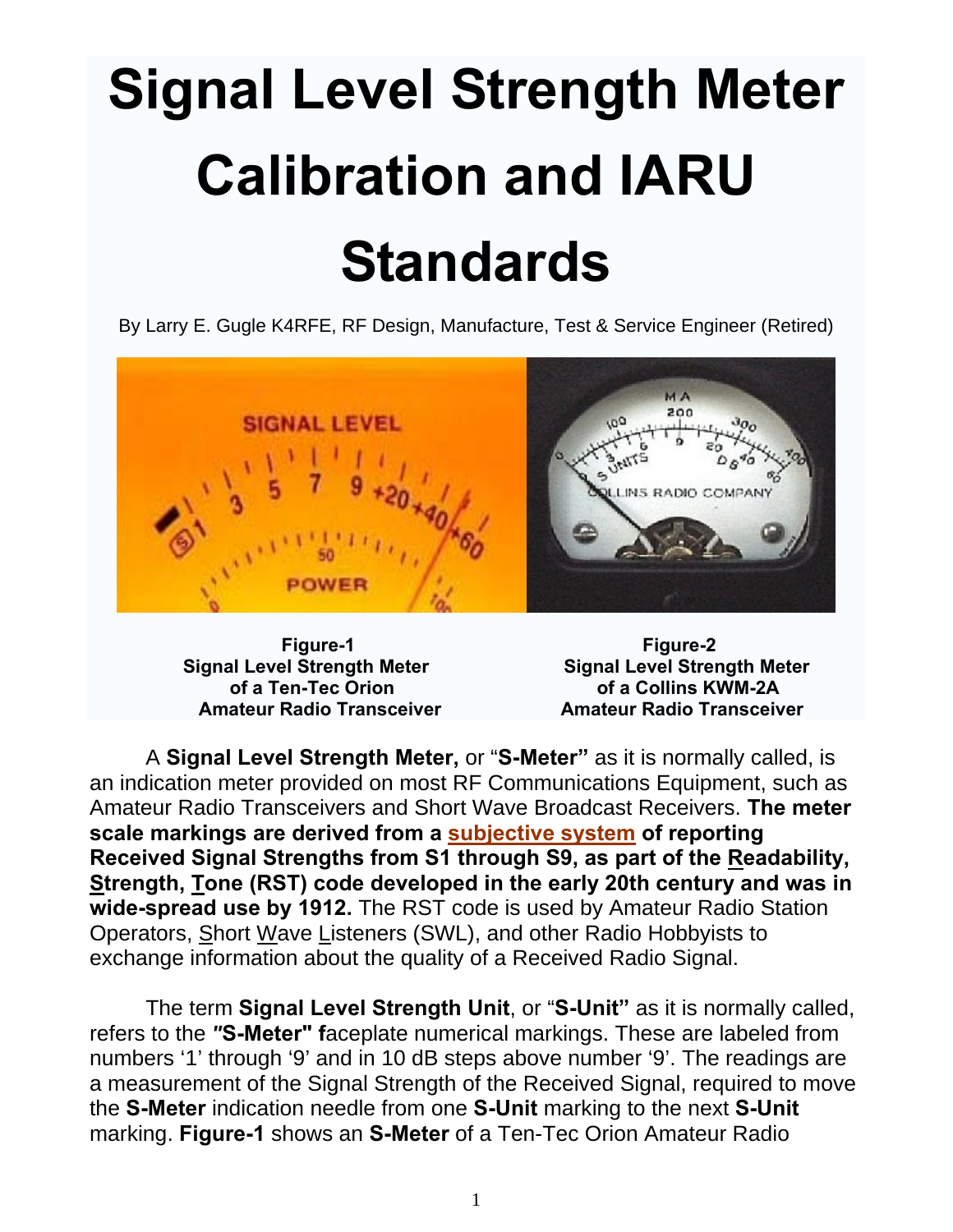Transceiver and **Figure-2** shows an **S-Meter** of a Collins KWM-2A Amateur Radio Transceiver.

# **1981 IARU Region 1 Technical Recommendation R.1**

**In 1981** the **I**nternational **A**mateur **R**adio **U**nion (**IARU**) Region 1, agreed on a technical recommendation for S-Meter calibration for MF / HF and VHF / UHF Transceivers.

#### **IARU Region 1 Technical Recommendation R.1 defines:**

- **1. For the MF / HF bands, an 'S9' signal strength is a receiver input power of '-73 dBm'. This is a level of '50**  $\mu$ **V' at the receiver's antenna input assuming the input impedance of the receiver is 50.**
- **2. For the VHF / UHF bands, an 'S9' signal strength is a receiver input power of '-93 dBm'. This is a level of '5**  $\mu$ **V' at the receiver's antenna input assuming the input impedance of the receiver is**  $50 \Omega$ **.**
- **3. The difference of one S-Unit corresponds to a difference of '6' Decibels' (6 dB), which is equivalent to a Power Ratio of four times (x4) and a Voltage Ratio of two times (x2).**
- **4. Signals stronger than S9 are reported with an additional 10 dB rating. verbally stated as "S9 plus 50dB", or "50 dB over S9" or "50 Decibels over S9".**

# Examples:

**On the MF / HF bands 'a weak' S-Meter, S-Unit** reading of **'S1'** corresponds to a received power of  $\cdot$ -121 dBm' or  $\cdot$ 0.20  $\mu$ V' into 50  $\Omega$ .

**On the MF / HF bands 'a strong' S-Meter, S-Unit** reading of **'S9'** corresponds to a received power of  $\cdot$ -73 dBm' or  $\cdot$ 50.15  $\mu$ V' into 50  $\Omega$ .

Some Signal Generators are calibrated in dB above 1  $\mu$ V and have an ouput in EMF, and to set an MF / HF receiver's strength meter reading to S1, set the signal generator output to -14 dB above 1  $\mu$ V, and to set the strength meter reading to S9, set the signal generator output to 34 dB above 1  $\mu$ V.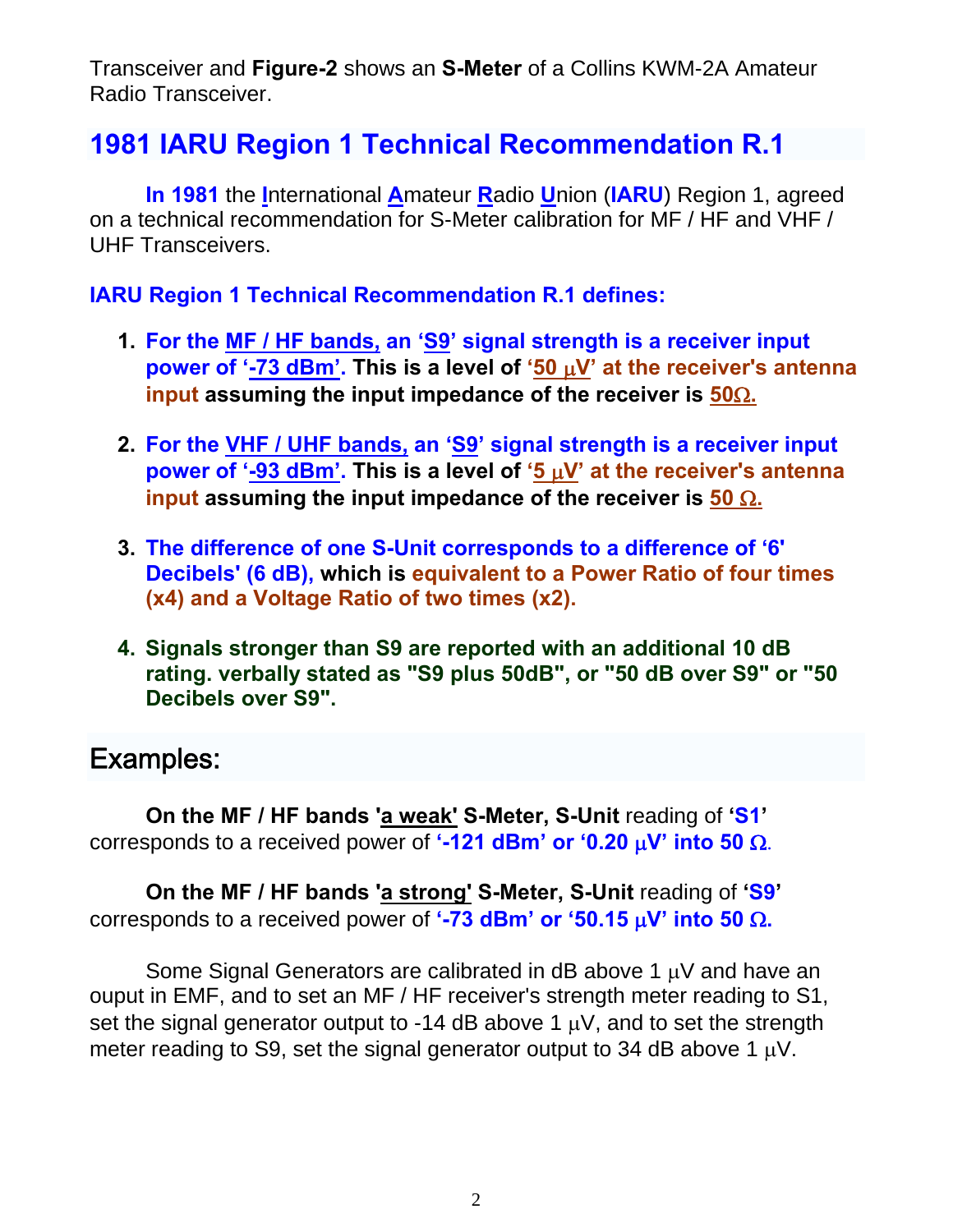| <b>Signal Level</b><br><b>Strength</b><br><b>Meter</b> | <b>Signal Generator</b><br>"dBm" | <b>Signal Generator</b><br>"uV" | <b>Signal Generator</b><br>"EMF" above "dB" |
|--------------------------------------------------------|----------------------------------|---------------------------------|---------------------------------------------|
| S-Unit<br><b>Reading</b>                               | (50 Ohm)                         | (50 Ohm)                        | (50 Ohm)                                    |
| S9+10dB                                                | $-63$                            | 160.00                          | 44                                          |
| <b>S9</b>                                              | $-73$                            | 50.15                           | 34                                          |
| S <sub>8</sub>                                         | $-79$                            | 25.13                           | 28                                          |
| S7                                                     | $-85$                            | 12.60                           | 22                                          |
| S <sub>6</sub>                                         | $-91$                            | 6.31                            | 16                                          |
| S <sub>5</sub>                                         | $-97$                            | 3.16                            | 10                                          |
| S <sub>4</sub>                                         | $-103$                           | 1.59                            | $\overline{\mathcal{A}}$                    |
| S <sub>3</sub>                                         | $-109$                           | 0.79                            | $-2$                                        |
| <b>S2</b>                                              | $-115$                           | 0.40                            | $-8$                                        |
| <b>S1</b>                                              | $-121$                           | 0.20                            | $-14$                                       |

# **Accuracy**

Most **S-Meters** are not accurately calibrated and in practice can only provide a relative measure of the received signal strength based on the receiver's AGC voltage. *Most S-Meters are calibrated to read S9 for an input of -73 dBm but do not provide a correct '6 dB' per Signal Level Strength Unit (S-Unit) correspondence.*

Often the correlation between a radio listener's qualitative impression of signal strength and the actual strength of the received signal is poor, because the receiver's AGC holds the audio output fairly constant despite changes in input signal strength.